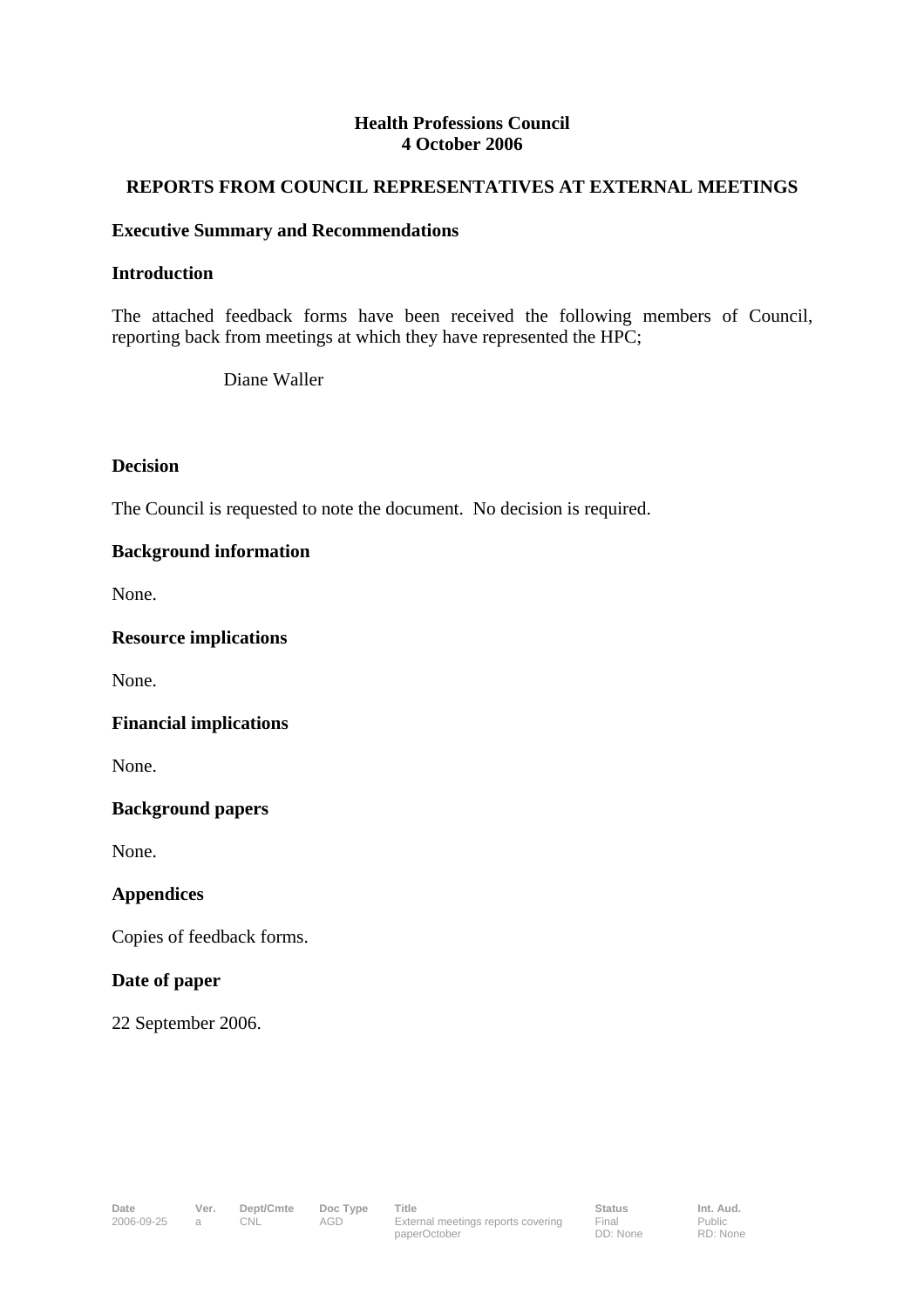# July 2006 FEEDBACK SHEET TO BE COMPLETED AFTER THE MEETING

| <b>Name of Council Member</b>                             | <b>Diane Waller</b>                                                   |  |
|-----------------------------------------------------------|-----------------------------------------------------------------------|--|
| <b>Title of Conference/Meeting</b>                        | <b>World Psychiatric Association</b><br><b>International Congress</b> |  |
| Date of Conference                                        | 12-16 July 2006                                                       |  |
| Approximate number of people at the<br>conference/meeting | <b>About 2-3000</b>                                                   |  |

This conference is mainly attended by psychiatrists, psychologists, neurologists and other medics, with very few other health professionals being invited to present papers.

My paper was in the symposium concerning Art and Anti-Stigma, which is an ongoing preoccupation of the WPA and the WHO and was entitled: Dementia, A Stigmatizing process. This was based on a recently completed research project. There were at least 10 parallel sessions each day with satellite symposia also held. I tried to attend those which would relate to HPC's work, namely on Ethics and Values, Developing mental health services and User led research in mental health. A very interesting session (poorly attended) featured the Kings College Research Unit which is devoted to developing user led as opposed to user collaborative research. Diane Rose (Director's) paper outlined the difficulty of such an initiative when involving service users with mental health issues, and moreover having the notion of user led research accepted by major funded bodies (due to the stigma of being a mental health patient and the assumption that such patients will not be rationale enough to participate). Ethics sessions focussed on how to maintain highest ethical standards when faced with bare minimum of resources. Projects from Georgia, Turkey, India, S.America were discussed. In these countries there is a dire lack of qualified people and hospital beds, so alternative ways of delivering services had to be found. Some participants illustrated their talks with slides of the shocking conditions they were working in (including two or more patients to a bed, restraint by binding to the bed, electro-convulsive therapy without anaesthetic). Maintaining the highest codes of medical and nursing practice in these conditions was, to say the least, challenging. There were some interesting and hopeful developments using community networks and training local women to act as health assistants in India. (The last, on ECT without anaesthetic, was the focus of a major symposium, as this practice has only just been outlawed in Turkey).

The best attended symposia were on bio-medics, particularly treatment of bipolar disorders and depression.

My thoughts are that HPC might make a connexion with the Unit at Kings and also organise a training day about Ethics. An excellent workshop was offered by Prof Bill Fulford of Warwick University concerning the identification of Ethics and Values. This was of particular importance when operating the Mental Health Act concerning Sectioning of patients (compulsory treatment). We were asked to respond quickly to 14 case vignettes saying yes or no to Sectioning. He has found a remarkable correspondence between responses over many groups, including users of services, suggesting that 'gut reaction' plays an important role in our decisionmaking.

I was able to spend time with some Turkish counsellors and psychologists, finding